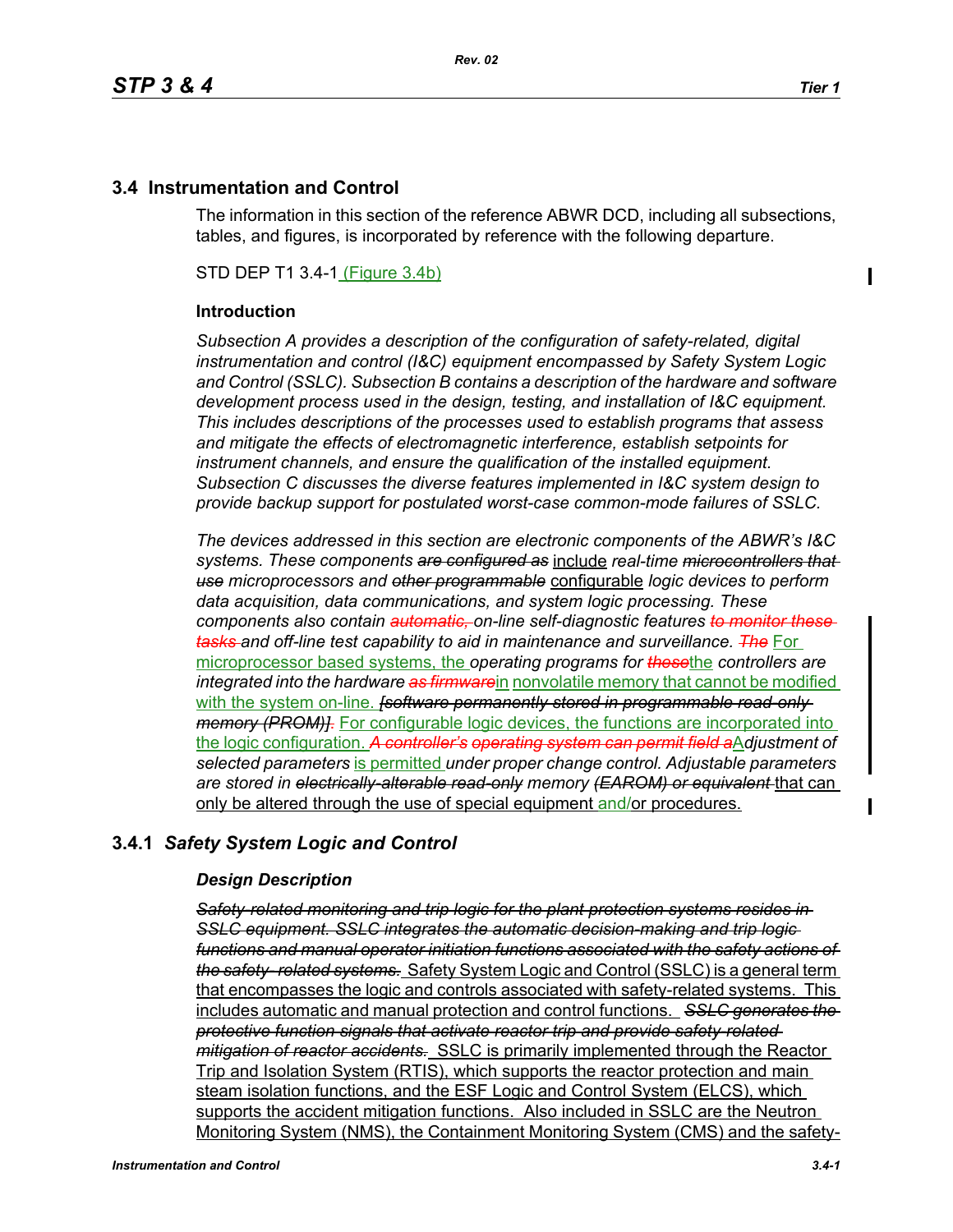related portions of the radiation monitoring systems. *The relationship between SSLC and systems for plant protection is shown in Figure 3.4a.*

*SSLC equipment comprises microprocessor-based, software-controlled signal processors* and/or configurable logic devices *that perform signal conditioning, setpoint comparison, trip logic, system initiation and reset, self-test, calibration, and bypass functions. The signal processors associated with a particular safety-related system are an integral part of that system. Functions in common, such as self-test, calibration, bypass control, power supplies and certain switches and indicators, belong to SSLC. However, SSLC is not, by itself, a system; SSLC is the aggregate of signal processors for several safety-related systems. SSLC hardware and software are classified as Class 1E, safety-related.*

*Sensors used by the safety-related systems can be either analog, such as process control transmitters, or discrete, such as limit switches and other contact closures. While some sensor signals are hardwired directly to the SSLC processors, most sensor signals are transmitted from the instrument racks in the Reactor Building to the SSLC equipment in the Control Building via the Essential Multiplexing System (EMS)*  Sensor signals interface with the SSLC through input/output (I/O) devices located remotely or in the control room. The I/O devices communicate with other divisional devices through networks and datalinks as discussed in Subsection 2.7.5. *Both analog and discrete sensors are connected to remote multiplexing units (RMUs) in local areas, which*These devices also *perform signal conditioning, analog-to-digital conversion for continuous process inputs, change-of-state detection for discrete inputs, and message formatting prior to signal transmission.* In applicable cases, they also perform other system functions, such as interlock-type functions related specifically to the actuated equipment. *The RMUs are limited to acquisition of sensor data and the output of control signals*. *Trip decisions and other* primary *control logic functions are performed in SSLC processors in the main control room area*Control Building.

*The basic hardware*functional *configuration for one division of SSLC is shown in Figure 3.4b. Each division runs independently (i.e., asynchronously) with respect to the other divisions. The following steps describe the processing sequence and associated function descriptions for incoming sensor signals and outgoing control signals. These steps are performed simultaneously and independently in each of the four divisions:*

For the RTIS portion of SSLC, including reactor trip and main steam isolation valve (MSIV) isolation, the steps are:

- *(1)* Remote sensorSensor inputs are acquired, conditioned, and digitized.
- *(2) (1) The digitized sensor inputs from RMUs are received in the control room at control room multiplexing units (CMUs), which associate sensor signals with their logic processing channel. These sensor signals are decoded by a microprocessor-based function, the Digital Trip Module (DTM). For sensor signals hardwired to the control room, the DTM also performs digitizing and signal conditioning tasks. For each system function, the DTM then compares*

Π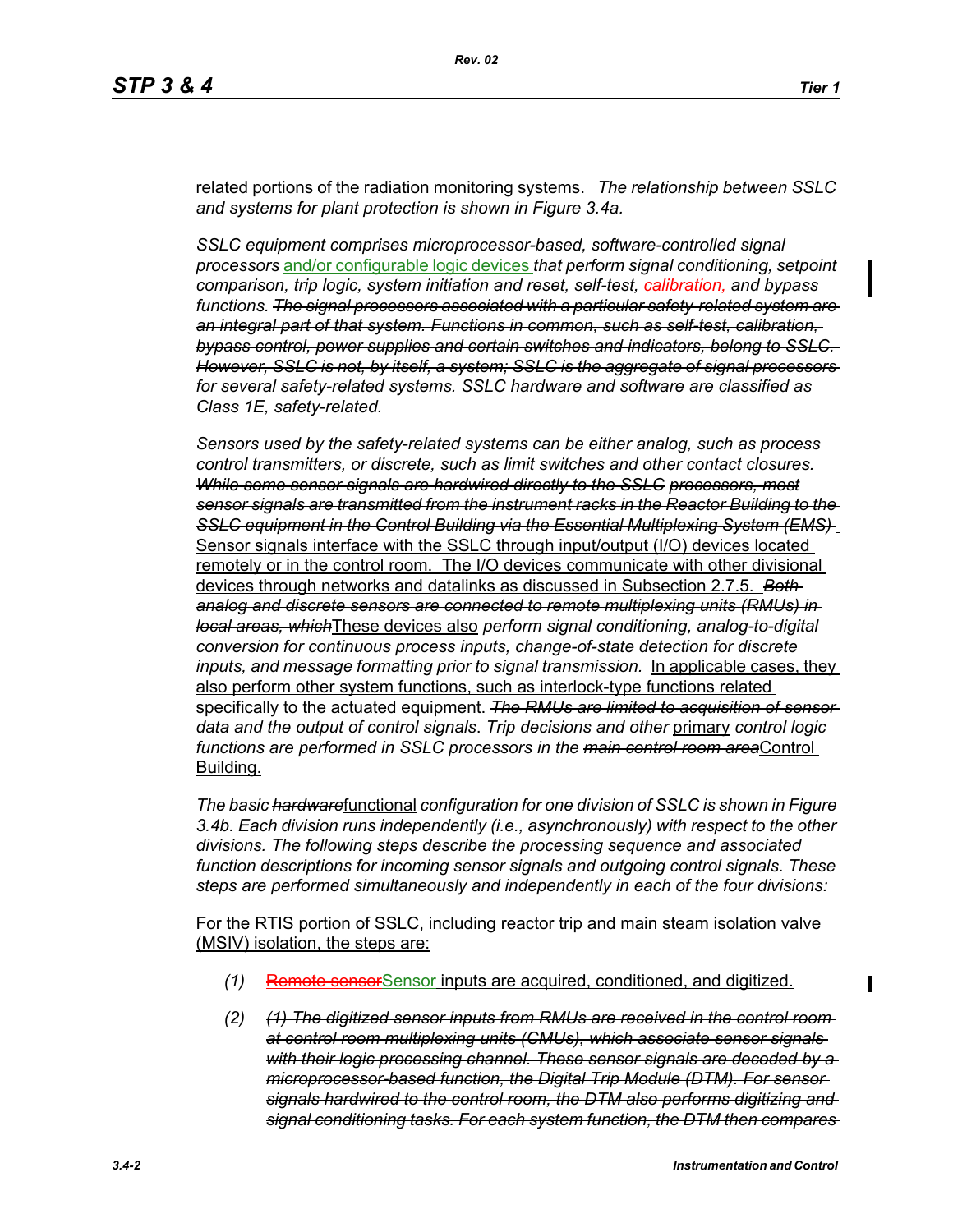*these inputs to preprogrammed threshold levels (setpoints) for possible trip action. The DTM provides a discrete trip decision for each setpoint comparison.*This digitized sensor information is used as input to the Digital Trip Function (DTF). For each system function, the DTF is a comparison of sensor inputs to pre-programmed threshold levels (setpoints) for possible trip action. The result of the DTF is a discrete trip decision for each setpoint comparison. Each safety division performs the same DTF trip decision based on the independent sensor inputs associated with its own division.

*(3) (2) Ford Reactor Protection System (RPS) trip and main steam isolation valve (MSIV) closure functions, trip outputs from the DTM are then compared, using a 2--out-of-4 coincidence logic format, with trip outputs from the DTMs of the other three divisions. The trip outputs are compared in by the trip logic unit (TLU), another microprocessor-based device. The logic format for the DTM and TLU is fail-safe (i.e., de-energize-to-operate). Thus, a reactor trip or MSIV closure signal occurs on loss of input signal or power to the DTM, but, because of the 2--out-of-4 logic format in the TLU, a tripped state does not appear at the output of the TLU (for a single division loss of power). Loss of signal or power to a division's TLU also causes a tripped output state, but the 2--out-of-4 configuration of actuator load drivers prevents de-energization of the pilot valve solenoids.* The trip decisions from the DTF in each division are used as input to the Trip Logic Function (TLF) performed by each of the four safety divisions. The DTF trip decision results are passed to other divisions through isolated communication links as described in Section 2.7.5. The TLF is another microprocessor-based function that is a comparison of processes DTF trip decisions from all four safety divisions resulting in trip output decisions based on 2-out-of-4 coincidence logic format. The logic format is fail-safe (i.e. loss of signal causes trip conditions) for the TLF and associated DTF. Loss of signal or power to a single division's equipment performing the TLF causes a tripped output state from the TLF, but the 2-outof-4 configuration of the actuator load drivers prevents simultaneous deenergization of both pilot valve solenoids.

The TLF also receives input directly from the Neutron Monitoring System and manual control switches.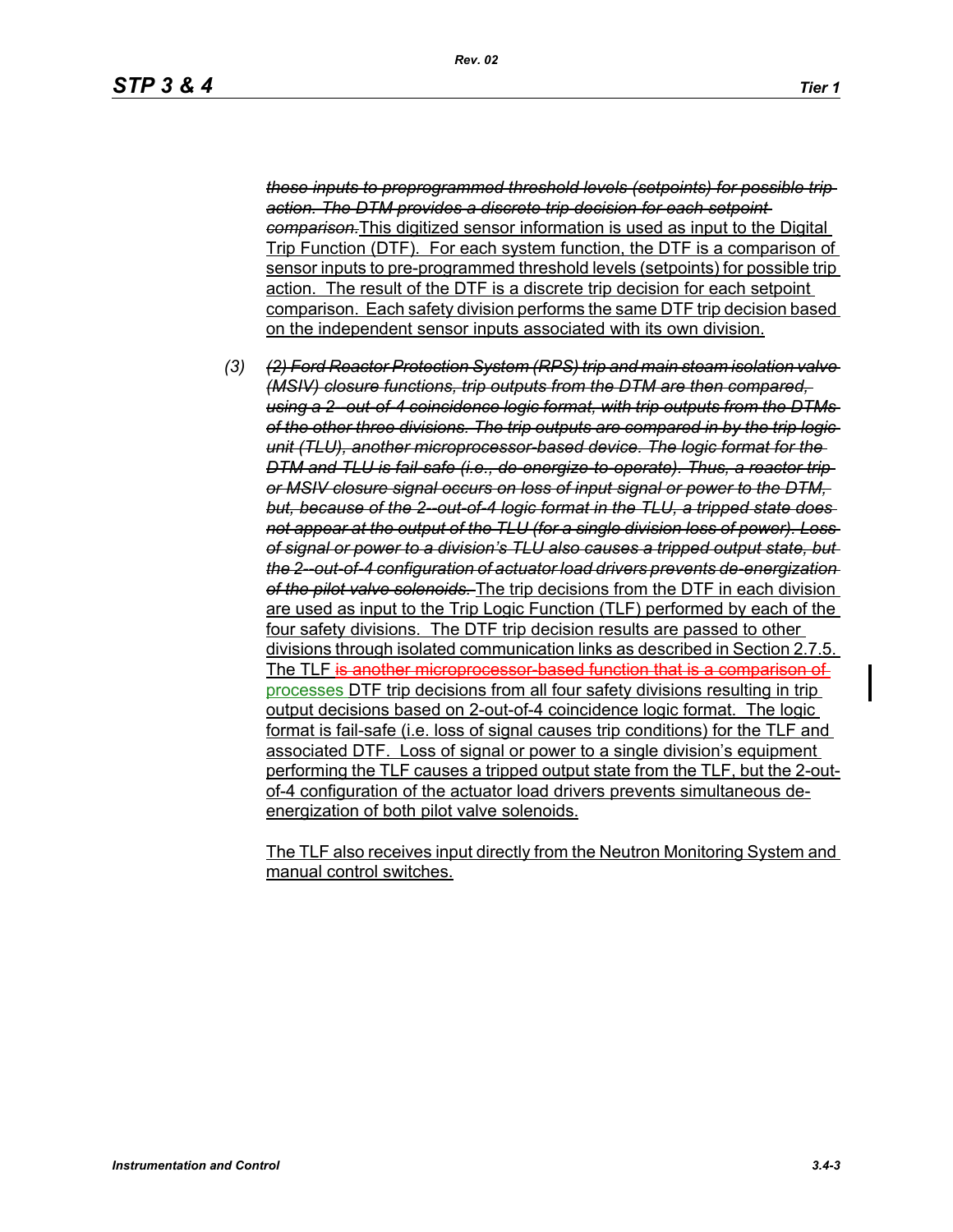- *(4) (3)* The trip coincident logic output *Trip outputs are sent from the TLU* TLF is sent to *to the RPS and MSIV output logic units* Output Logic Units *(OLUs). The OLUs use non-microprocessor circuitry* devices *to*that *provide a diverse (i.e., not software-based) interface for the following manual functions:*
	- *(a) Manual reactor trip (per division: 2-out-of-4 for completion).*
	- *(b) MSIV closure (per division: 2-out-of-4 for completion).*
	- *(c) MSIV closure (eight individual control switches).*
	- *(d) RPS and MSIV trip reset.*
	- (e) *TLU* TLF *output bypass*

*The OLUs distribute the automatic and manual trip outputs to the MSIV pilot valve and scram pilot valve actuating devices and provide control of trip sealin, reset, and TLU* TLF *output bypass (division-out-of-service bypass). Bypass inhibits automatic trip but has no effect on manual trip. The OLUs also provide a manual test input for de-energizing a division's parallel load drivers (part of the 2-out-of-4 output logic arrangement) so that scram or MSIV closure capability can be confirmed without solenoid de-energization. The OLUs are located external to the TLU* equipment that implements the TLF *so that manual MSIV closure or manual reactor trip (per division) can be performed either when a division's microprocessor logic is bypassed or when failure of sensors or microprocessor logic equipment causes trip to be inhibited.*

*(5)* If a 2-out-of-4 trip condition is satisfied within the TLF, all four divisions' trip outputs produce a simultaneous coincident trip signal (e.g., reactor trip) and transmit the signal through hardwired connections to load drivers that control the protective action of the final actuators. The load drivers for the solenoids are themselves arranged in a 2-out-of-4 configuration, so that at least two divisions must produce trip outputs for protective action to occur. *Trips are transmitted across divisions for 2--out-of-4 voting via fiber optic data links to preserve signal isolation among divisions. The TLU also receives inputs directly from the trip outputs of the Neutron Monitoring System, manual control switches, and contact closures from limit switches and position switches used for equipment interlocks. In addition, plant sensor signals and contact closures that do not require transmittal to other divisions for 2--out-of-4 trip comparison are provided as inputs directly to the TLU. In this case, the TLU also performs the trip setpoint comparison (DTM) function.For Leak Detection and Isolation System (LDS) functions (except MSIV), emergency core cooling system (ECCS) functions, other safety-related supporting functions, and Electrical Power Distribution System functions such as diesel generator start and load sequencing, logic processing is performed as above, but in DTMs separate from the RPS/MSIV DTMs and in Safety System Logic Units (SLUs). The SLUs are similar to TLUs, but are dual redundant in each processing channel for protection against inadvertent initiation. Dual SLUs*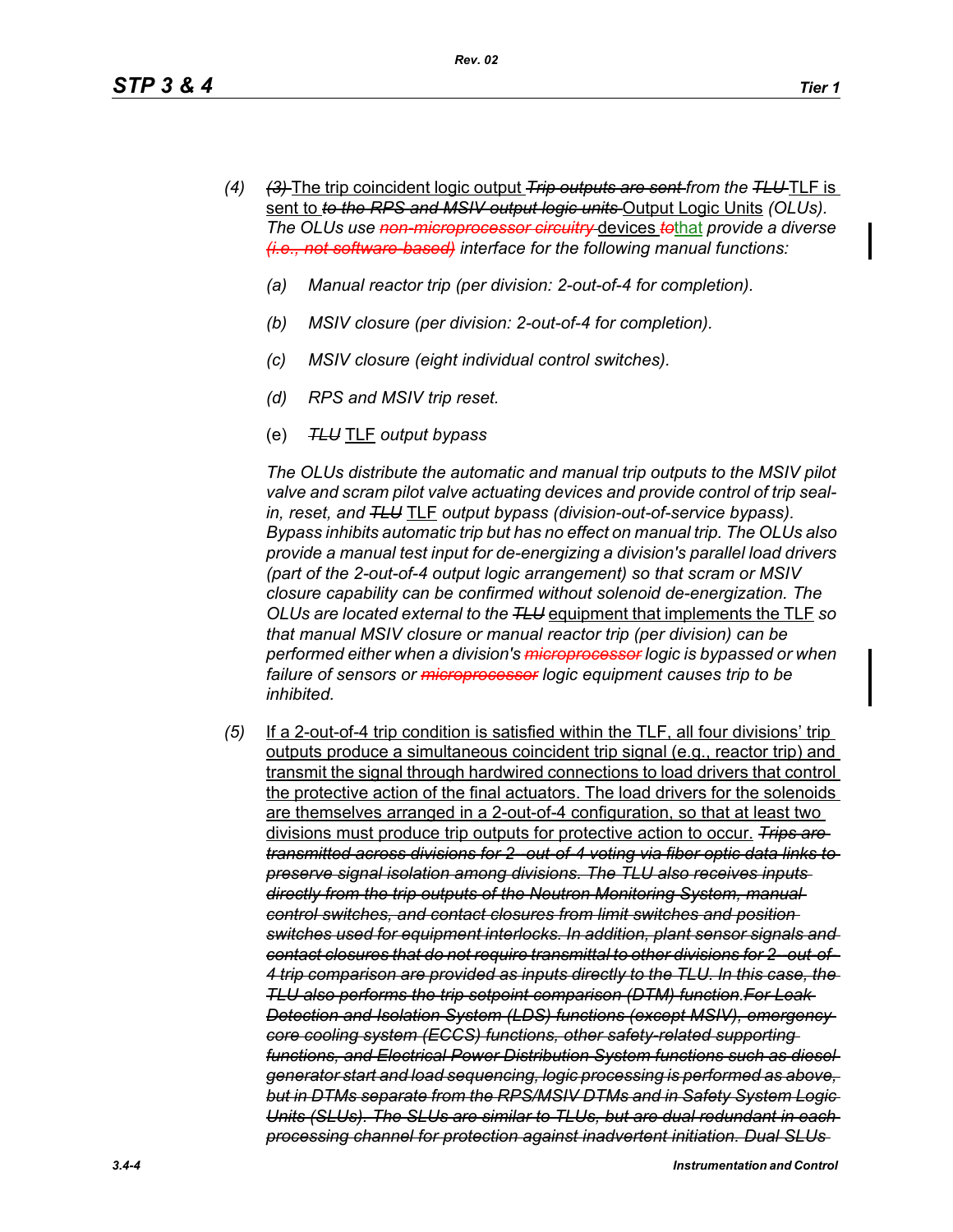*both receive the same inputs from the DTM, manual control switch inputs, and contact closures. Both SLU outputs must agree before the final trip actuators are energized. The logic format for the DTM and SLUs is fail-as- is (i.e., energize-to-operate) for ECCS and other safety-related supporting functions. Thus, loss of power or equipment failure does not cause a trip or initiation action. However, containment isolation signals are in fail-safe format and cause an isolation signal output on loss of power or signal. Besides performing 2-out-of-4 voting logic, the SLUs also provide interlock logic functions conforming to the logic diagram requirements of each supported safety system.*

*As shown in Figure 3.4b, a pair of SLU are located in each of two engineered safety feature (ESF) processing channels, ESF1 and ESF2. ESF1 processes initiation logic for functions which service the reactor vessel at low pressure (e.g. RHR), while ESF2 provides the same support for the vessel at high pressure (e.g. Reactor Core Isolation Cooling (RCIC) System and High Pressure Core Flooder (HPCF) System). Associated LDS and ESF functions are also allocated to these logic channels.*

The ELCS portion of SSLC is implemented by equipment that is independent from that of the RTIS. For ELCS, the steps are:

- *(1)* Remote sensorSensor inputs are acquired, conditioned, and digitized.
- *(2)* This digitized sensor information is used as input to the DTF, which is functionally the same as that described for the RTIS portion of SSLC.
- *(3)* The actuation decisions from the DTF in each division are used as input to the Safety System Logic Function (SLF) performed by each of the four safety divisions. The DTF actuation decision results are passed to other divisions through isolated communication links as described in Section 2.7.5. The SLF is a microprocessor-based function that includes a comparison of DTF actuation decisions from all four safety divisions resulting in actuation output decisions based on 2-out-of-4 coincidence logic format. The logic format for the SLF and associated DTF is fail-as-is (i.e., loss of signal does not cause change of operational state) for ECCS and other safety-related supporting functions. However, air and solenoid-operated containment isolation signals are in fail-safe format and cause an isolation signal output on loss of power or signal. Besides performing 2-out-of-4 voting logic, the SLF also includes interlock logic functions conforming to the system functional requirements of each safety system.

The SLF logic for ECCS functions (i.e. initiation of Reactor Core Isolation Cooling, High Pressure Core Flooder, Low Pressure Core Flooder or Automatic Depressurization) is implemented using redundant processing channels. The redundant channels receive the same input data from the DTF, manual control switch inputs and contact closures and perform the

П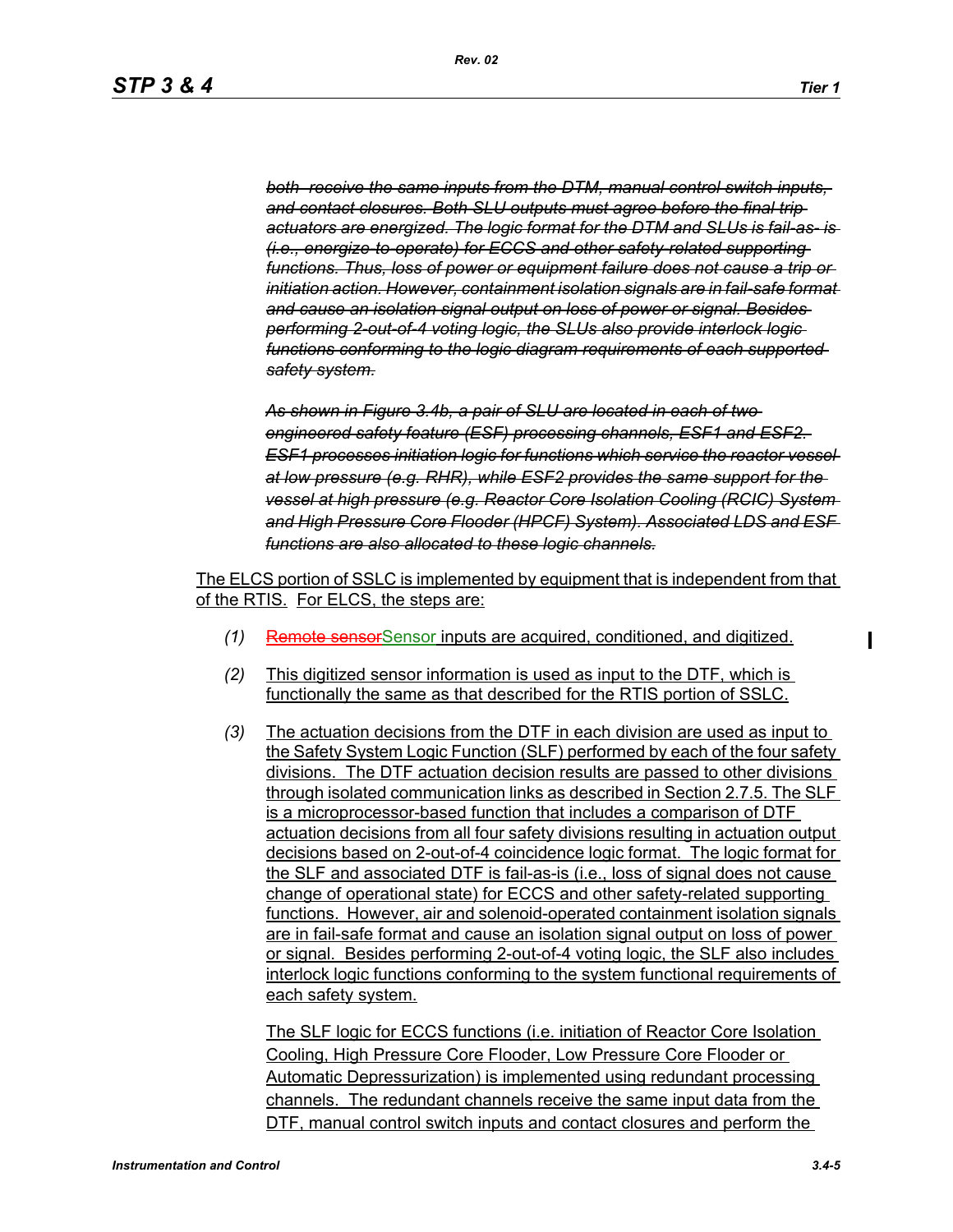same trip decision logic. A majority of the redundant processors must agree for initiation of the function to occur, in order to assure that failure of a single electronic module will not result in inadvertent coolant injection into the core or inadvertent depressurization. The final majority vote of the system initiation signals is accomplished with non-microprocessor based equipment in the logic or with a separate actuation of system valves and pumps, where both are required to initiate coolant injection.

The SLF logic for some isolation and supporting ESF functions are also implemented using redundant channels where such implementation increases the operator response time to avoid plant operational impact following postulated failure in the control equipment. In these cases, an operator bypass that reduces the logic to a single channel may be utilized where such logic reduces the risk of unnecessary adverse plant operational impact.

Other ELCS functions are implemented using redundancy where such logic provides overall plant operating or maintenance benefits.

- *(4) (4)For reactor trip or MSIV closure if a 2--out-of-4 trip condition of sensors is satisfied, all four divisions' trip outputs produce a simultaneous coincident trip signal (e.g., reactor trip) and transmit the signal through hardwired connections (and isolators where necessary) to load drivers that control the protective action of the actuators. The load drivers are themselves arranged in a 2--out-of-4 configuration, so that at least two divisions must produce trip outputs for protective action to occur.*
- *(4) For ESF functions, the trip signals in three divisions are transmitted by the*  **Essential Multiplexing System to the RMUs local inputs. where a final 2-out***of-2 logic comparison is made prior to distribution of the control signals to the final actuators. ESF outputs do not exist in Division IV.*The final SLF actuation outputs are distributed to the final system control elements through remote I/O devices. ELCS logic and controls are implemented through three divisions corresponding to the three divisions of controlled equipment.

*The DTM, TLU, and OLUs for RPS and MSIV in each of the four instrumentation divisions are powered from their respective divisional Class 1E AC sources. The DTMs and SLUs for ESF 1 and ESF 2 in Divisions I, II, and III are powered from their respective divisional Class 1E DC sources.* RTIS and ELCS equipment is divisionally powered from multiple Class 1E AC power sources, at least one of which is DC backed (uninterruptible). *In SSLC, independence*Independence is *provided between Class 1E divisions, and also between Class 1E divisions, and also non-Class 1E equipment.*

For both RTIS and ELCS, *Bypassing*bypassing of any single division of sensors (i.e., those sensors whose *trip* status is *confirmed by* part of a 2*-*-out-of-4 logic) *is*can be accomplished *from each divisional SSLC cabinet* by means of the manually-operated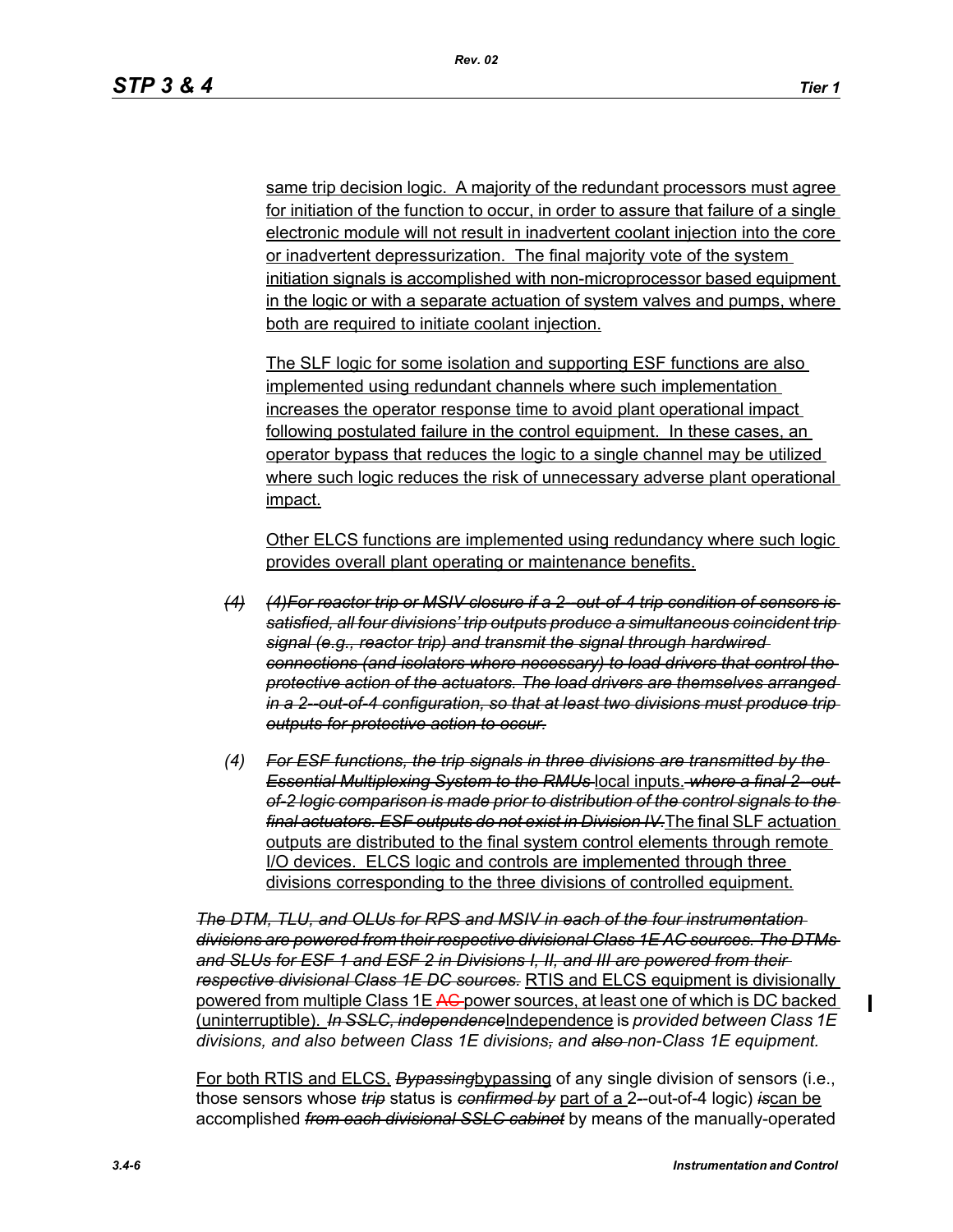П

bypass unit. When such bypass is made, all four divisions of 2*-*out-of-4 *input* logic become 2-out-of-3 while the bypass state is maintained. *During bypass, if any two of the remaining three divisions reach trip level for any sensed input parameter, then the output logic of all four divisions' trips (for RPS and MSIV functions) or the three ECCS divisions initiate the appropriate safety system equipment*.

*Bypassing of any single a division of output trip logic (i.e., taking a logic channel out of service) is*can *also* be *accomplished by means of the bypass unit. This type of bypass is limited applied to the fail-safe (de-energize-to-operate) reactor trip and MSIV closure functions* (i.e. RTIS)*, since removal of power from energize-to-operate signal processors is sufficient to remove that channel from service.When a trip logic output bypass is made*in effect*, the TLU* TLF *trip output in a division is inhibited from affecting the output load drivers by maintaining that division's load drivers in an energized state. Thus, the 2-out-of-4 logic arrangement of output load drivers for the RPS and MSIV functions effectively becomes 2-out-of-3 while the bypass is maintained.*

For both RTIS and ELCS, *Bypass* bypass *status is indicated in the main control room until the bypass condition is removed. An electrical interlock rejects attempts to remove more than one SSLC division from service at a time.*

*ESF1 and ESF2 logic are each processed in two redundant channels within each divisional train of ESF equipment. In order to prevent spurious actuation of ESF equipment, final output signals are voted 2-out-of-2 at the remote multiplexing units by means of series-connected load drivers at the RMU outputs. However, in the event of a failure detected by self-test within either processing channel, a bypass (ESF output channel bypass) is applied automatically (with manual backup) such that the failed channel is removed from service. The remaining channel provides 1-out-of-1 operation to maintain availability during the repair period. Channel failures are alarmed in the main control room. If a failed channel is not automatically bypassed, the operator is able to manually bypass the channel by a hardwired connection from the main control room.*

*A portion of the anticipated transient without scram (ATWS) mitigation features is provided by SSLC circuitry, with initiating conditions as follows:*

- *(1)* Initiation of automatic Standby Liquid Control System (SLCS) injection: *High dome pressure and startup range neutron monitor (SRNM) ATWS permissive for 3 minutes or greater, or low reactor water level and SRNM ATWS permissive for 3 minutes or greater.*
- *(2)* Initiation of feedwater runback: *High dome pressure and SRNM ATWS permissive for 2 minutes or greater. Reset permitted only when both signals drop below the setpoints.*

*These ATWS features are implemented in four divisions of SSLC control circuitry that are functionally independent and diverse from the circuitry used for the Reactor Protection System (Figure 3.4c).*

*SSLC has the following alarms, displays, and controls in the main control room:*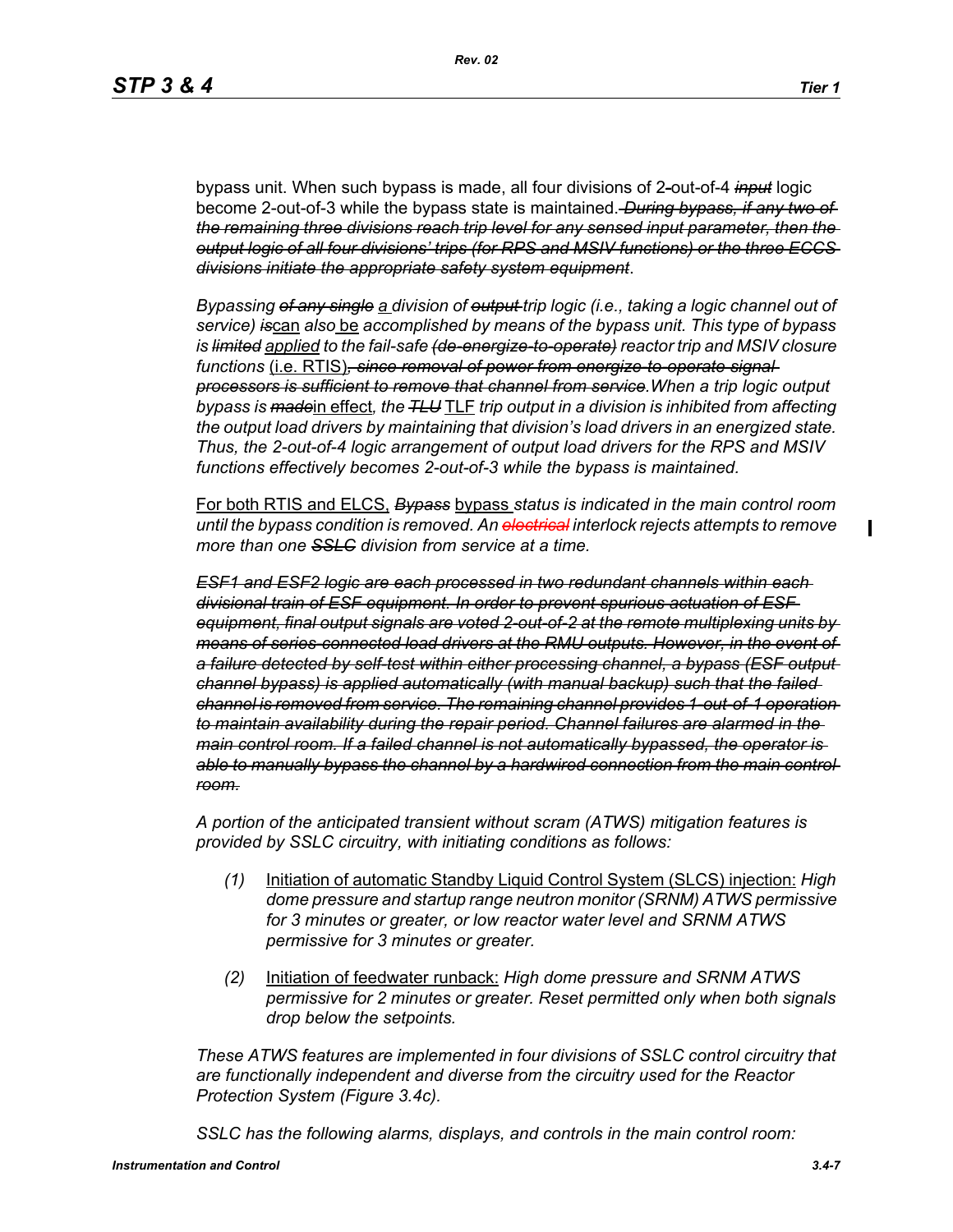- *(1)* SSLC signal processor inoperative (INOP).
- *(2)* SSLC manual controls for bypass as described above.
- *(3)* Displays for bypass status.
- *(4)* Divisional flat display panels that provide display and control capability for manual ESF functions.
- *(5)* Display and control of calibration andmaintenance and test *off-line* self-test functions.

## **3.4.2** *I & C Development and Qualification Processes*

#### *Hardware and Software Development Process*

*The ABWR design uses programmable digital equipment* and configurable logic devices *to implement operating functions of instrumentation and control (I&C) systems. The equipment is in the form of embedded controllers (i.e., a control program developed in software is permanently stored in PROM* read *becomes part of the controller's hardware).*The ELCS system uses non volatile memory.

#### *Electromagnetic Compatibility*

*Electromagnetic compatibility (EMC) is the ability of equipment to function properly when subjected to* anticipated *an electromagnetic environment* environments. *An EMC compliance plan to confirm the level of immunity to electrical* electromagnetic *noise is part of the design, installation, and pre-operational testing of I&C equipment*.

*Electrical and electronic components supporting the systems and functions listed below are qualified according to the established plan for the anticipated levels of electrical interference at the installed locations of the components:*

- *(1) Safety System Logic and Control.*
- *(2) Essential Multiplexing System* Essential Communication Functions (ECF)*.*
- *(3) Non-Essential Multiplexing System* Non-Essential Communication Functions (NECF)*.*
- *(4) Other microprocessor-based, software controlled systems or equipment.*

#### *Instrument Setpoint Methodology*

*Signal Processing Devices in the Instrument Channel*

*Within an instrument channel, there may exist other components or devices that are used to further process the electrical signal provided by the sensor (e.g., analog-todigital converters, signal conditioners,* and *temperature compensation circuits, and multiplexing and demultiplexing components*). *The worst-case instrument accuracy,*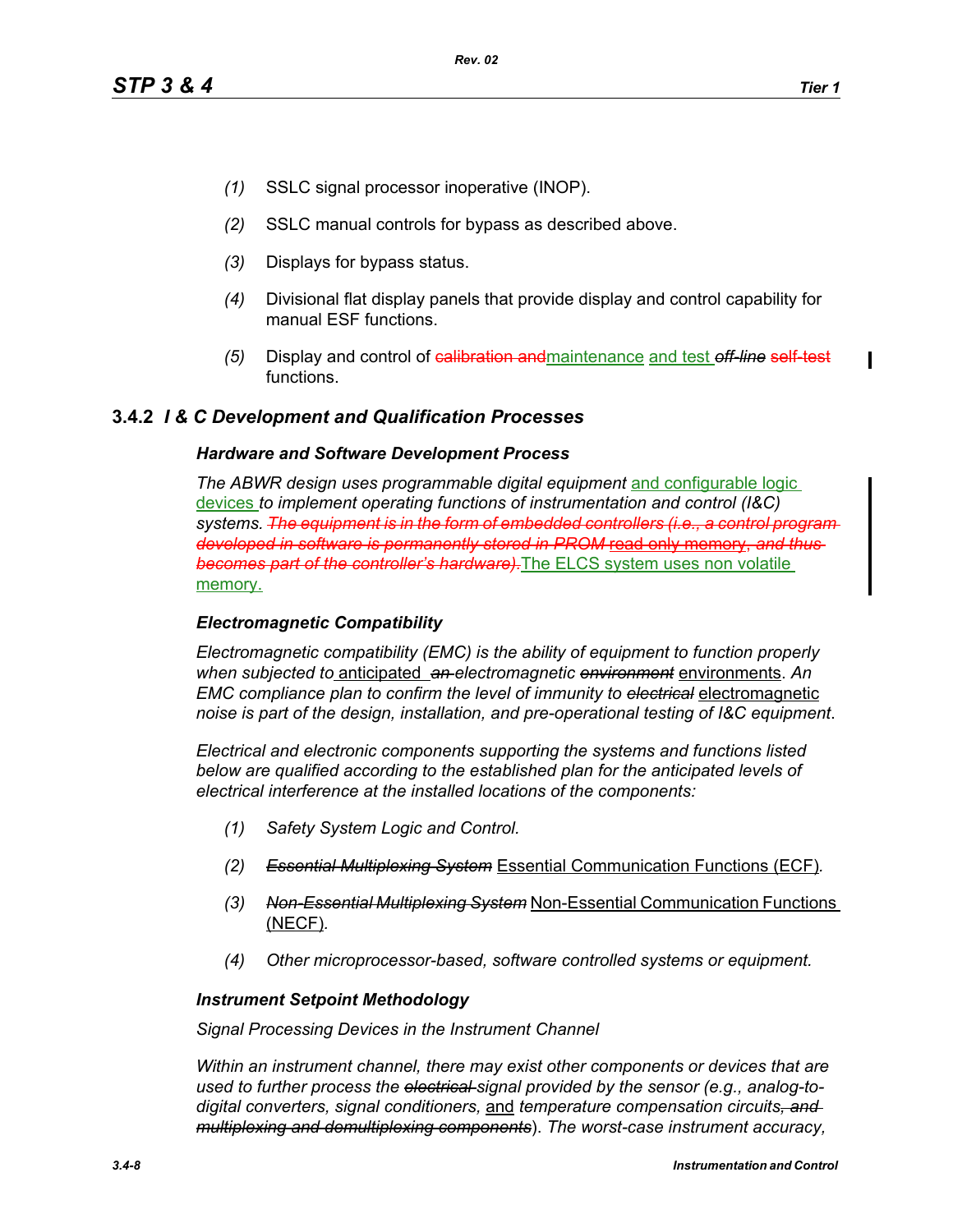*calibration accuracy, and instrument drift contributions of each of these additional signal conversion components are separately or jointly accounted for when determining the characteristics of the entire instrument loop.*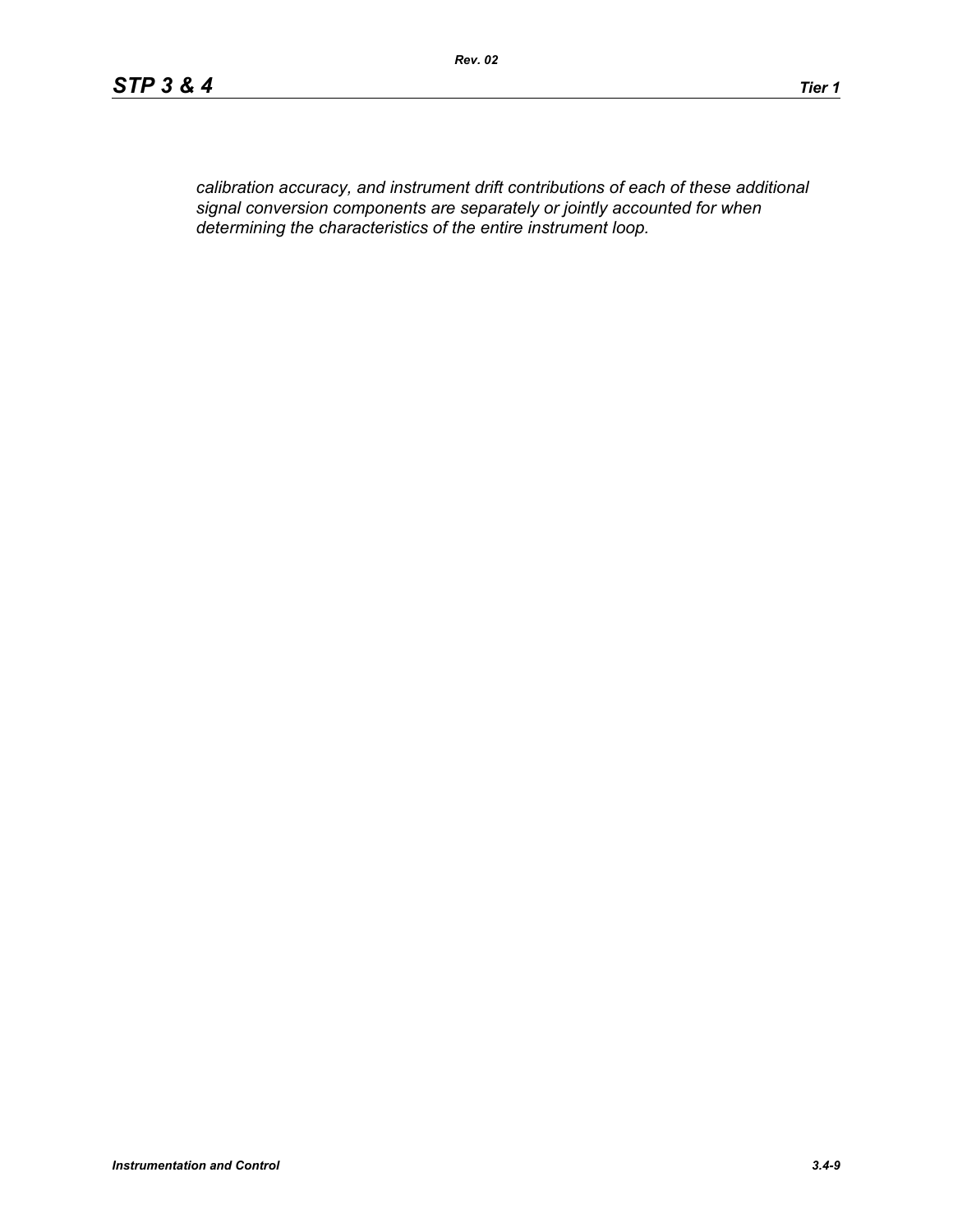# *3.4.3 Diversity and Defense-in-Depth Considerations*

*Subsection B discusses processes for developing hardware and software qualification programs that will assure a low probability of occurrence of both random and commonmode system failures for the installed ABWR I&C equipment. However, to address the concern that software design faults or other initiating events common to redundant, multi-divisional logic channels could disable significant portions of the plant's automatic standby safety functions (the reactor protection system and engineered safety features systems) at the moment when these functions are needed to mitigate an accident, several diverse backup features are provided for the primary automatic logic:*

- *Manual scram and isolation by the operator in the main control room in response to diverse parameter indications.*
- **EXP** Core makeup water capability from the feedwater system, Control Rod Drive *(CRD) System, and condensate system, which are diverse from SSLC and the EMS.*
- *Availability of manual high pressure injection capability.*
- **Long term shutdown capability provided in a conventionally hardwired, 2-division,** *analog* diverse *Remote Shutdown System (RSS); local displays of process variables* are provided *in RSS, are continuously powered, and so are available for monitoring at any time.*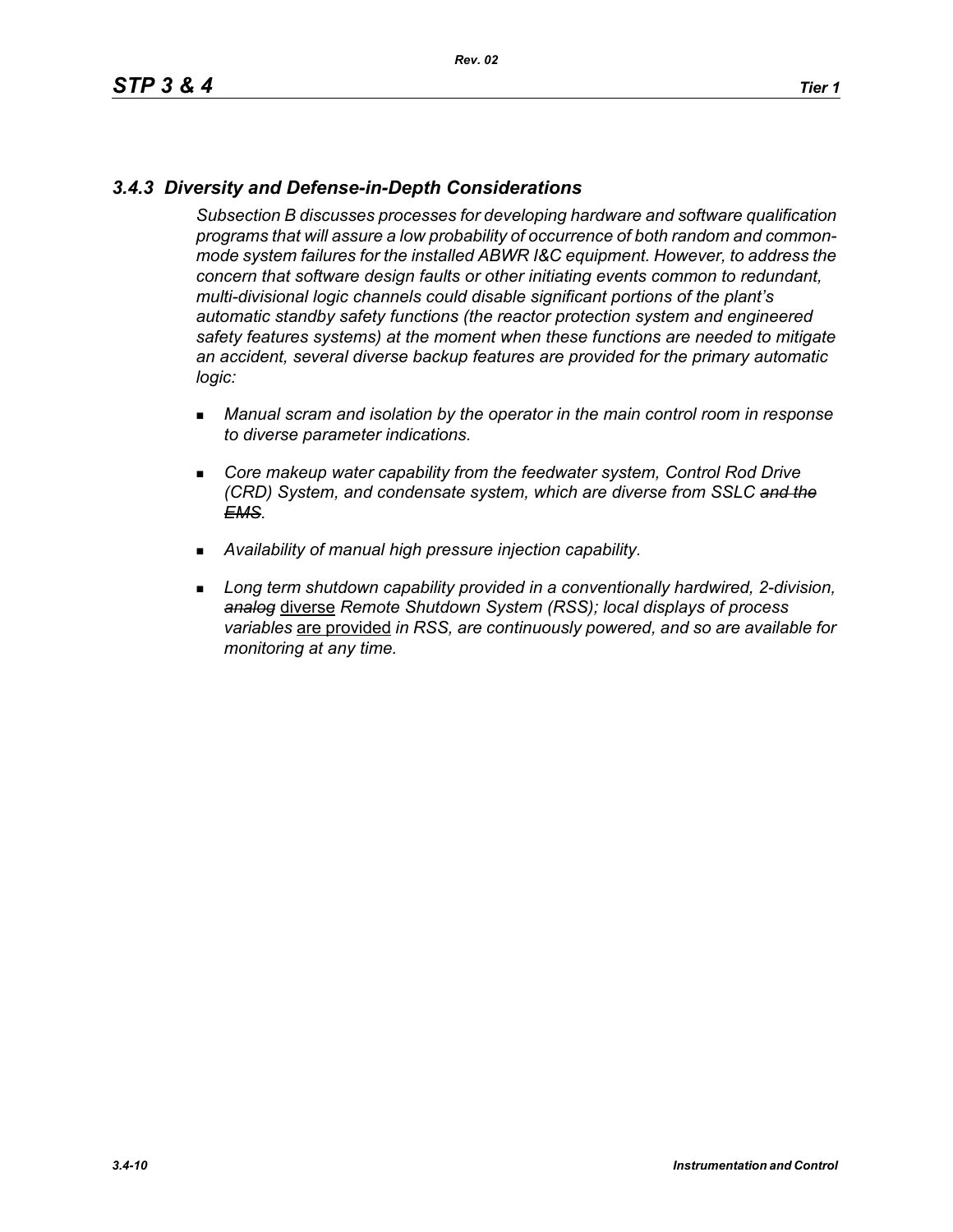

Notes:

1. No PCV isolation trips or ECCS initiation outputs in Division IV

# *Tier 1***Figure 3.4a Safety System Logic and Control (SSLC)** *Control* **Interface Diagram**

*STP 3 & 4*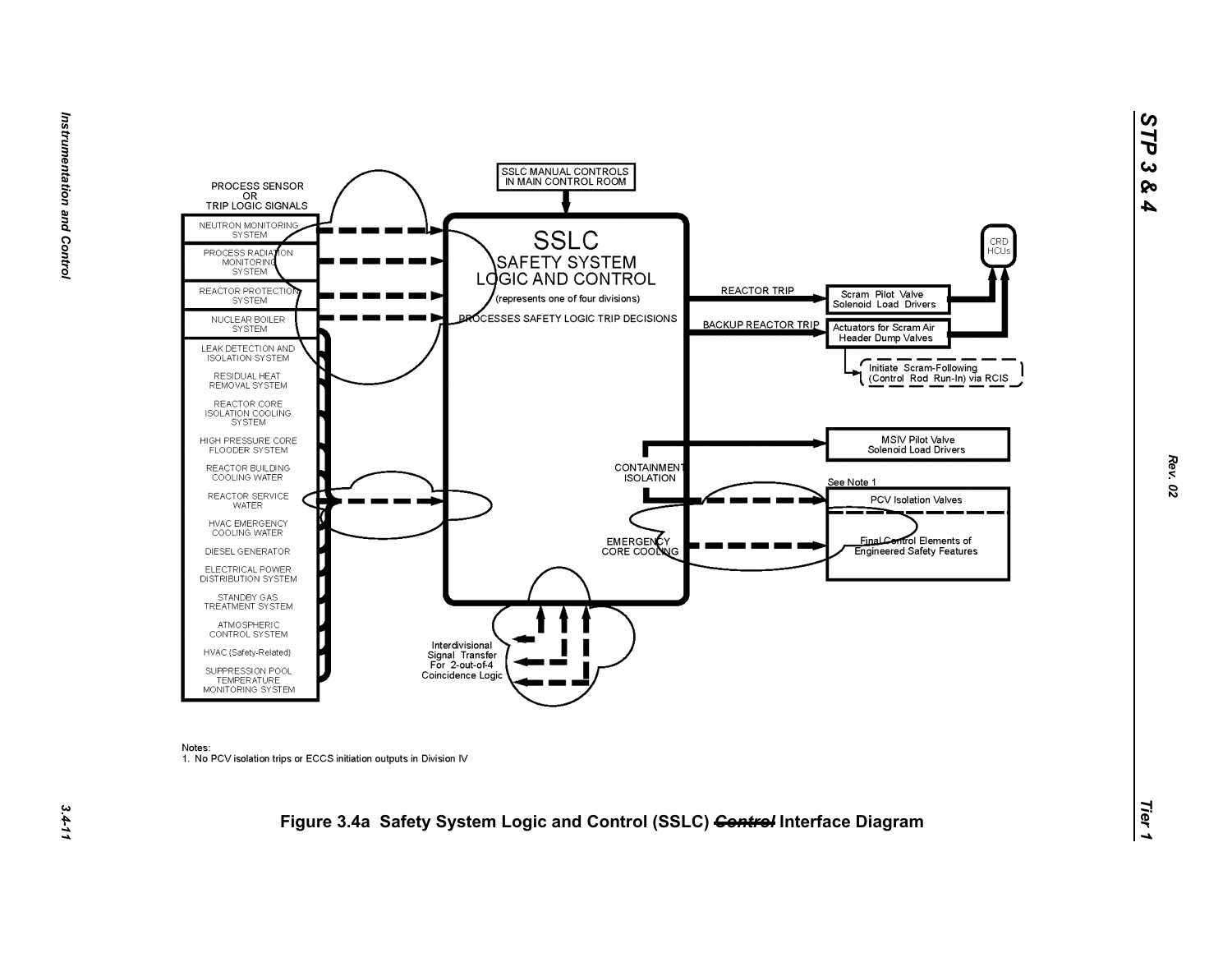

1. ARRANGMENT SHOWN IS A SIMPLIFIED EXAMPLE FOR ONE DIVISION

2. A. NOT ALL CONTROL SWITCH INPUTS SHOWN.

B. INPUTS FROM NMS AND PRM NOT SHOWN.

C. INTERDIVISIONAL COMMUNICATIONS USE FIBER OPTIC DATA LINKS.

ACCOMPLISHED EITHER BY DIRECT VOTE OF SLF OUTPUT SIGNALS OR BY A SYSTEM VOTE WHERE BOTH VALVE AND PUMP ACTUATION IS REQUIRED TO INITIATE SYSTEM ACTION. BYPASS OF A FAILED SLF CHANNEL MAY BE PROVIDED AS LONG AS THE REMAINING OPERATIONAL CHANNELS PROVIDE A MINIMUM OF TWO SLF CHANNELS FOR ECCS FUNCTIONS. 4. SYSTEM LOGIC FUNCTION (ELF) FOR SOME ISOLATION AND SUPPORTING ESF FUNCTIONS MAY BE IMPLEMENTED WITH REDUNDANT CHANNELS WITH A

SIGNALS TO PREVENT INADVERTENT COOLANT INJECTION OR DEPRESSURIZATION DUE TO SINGLE SLF ELECTRONICS FAILURE. THE OUTPUT VOTE MAY BE

NORMAL MINIMUM 2/2 VOTE OF THE OUTPUT SIGNALS WHERE INADVERTENT ACTUATION OF THE FUNCTION MIGHT REQUIRE UNREASONALBY SHORT REPAIR TIMES TO ELIMINATE OPERATIONAL IMPACT. FOR THESE FUNCTIONS, OPERATIONAL CONTROLLED BYPASS TO ALLOW OPERATION WITH A FINAL 1/1 VOTE IS PERMITTED.

5. EACH FUNCTION MAY BE ACCOMPLISHED BY MULTIPLE PROCESSORS TO MINIMIZE THE HARDWARE AND SOFTWARE COMPLEXITY OR OPERATIONAL IMPACT OF HARDWARE FAILURES, PROVIDED THE MINIMUM REDUNDANCY OF NOTES 3 AND 4 IS MAINTAINED.

3. SYSTEM LOGIC FUNCTION (SLF) FOR ECCS FUNCTIONS IS IMPLEMENTED WITH REDUNDANT CHANNELS WITH A MINIMUM 2/2 VOTE OF THE OUTPUT

*Tier 1* **Figure 3.4b Safety System Logic & Control Block Diagram**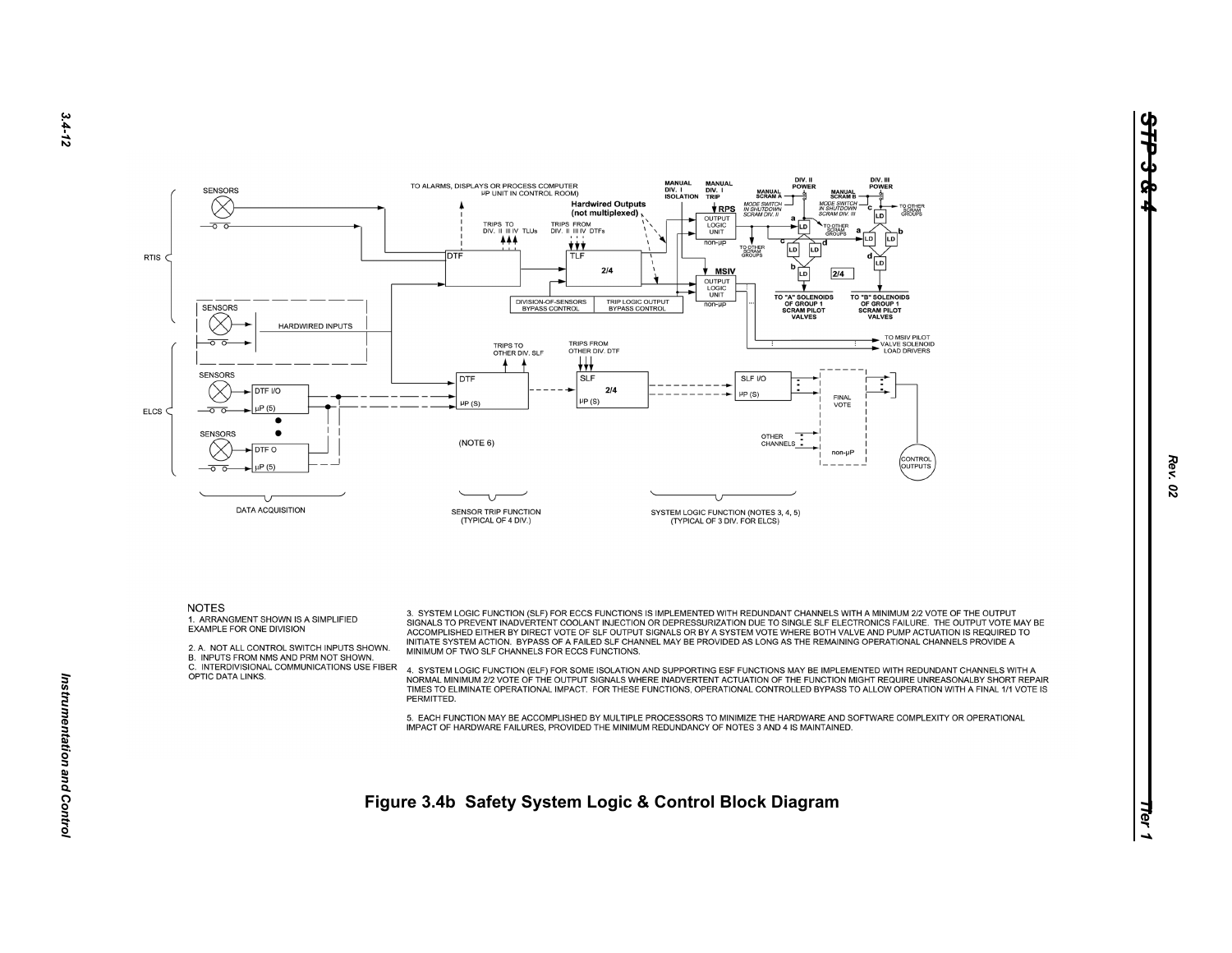

Notes:

nco.<br>1. Diagram represents one of four ATWS divisions.<br>2. Remaining ATWS functions are processed as part of Recirculation Flow Control System logic and Nuclear Boiler System logic.

#### **Figure 3.4c Anticipated Transient Without Scram (ATWS) Control Interface Diagram**

*STP 3 & 4*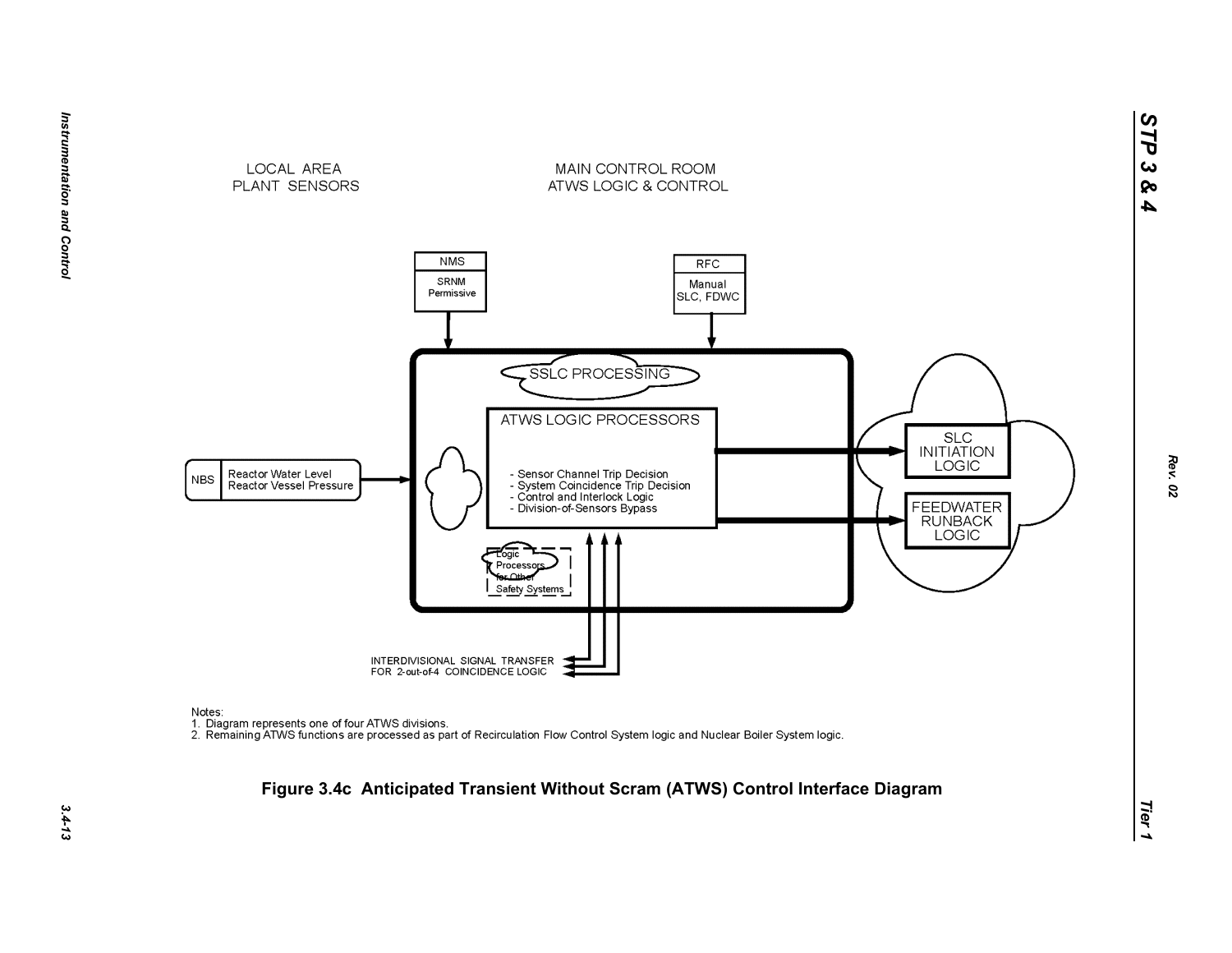|    | <b>Table 3.4 Instrumentation and Control</b><br><b>Inspections, Tests, Analyses and Acceptance Criteria</b><br><b>Design Commitment</b><br><b>Inspections, Tests, Analyses</b><br><b>Acceptance Criteria</b>                                                                                                                                                                                                                                                                                                                                                                                                            |                                                                                                                                                                                                                                                                                                                                                                                                                                                                                                                                                                                                           |                                                                                                                                                                                                                                                                                                                                                                                                                                    |  |  |
|----|-------------------------------------------------------------------------------------------------------------------------------------------------------------------------------------------------------------------------------------------------------------------------------------------------------------------------------------------------------------------------------------------------------------------------------------------------------------------------------------------------------------------------------------------------------------------------------------------------------------------------|-----------------------------------------------------------------------------------------------------------------------------------------------------------------------------------------------------------------------------------------------------------------------------------------------------------------------------------------------------------------------------------------------------------------------------------------------------------------------------------------------------------------------------------------------------------------------------------------------------------|------------------------------------------------------------------------------------------------------------------------------------------------------------------------------------------------------------------------------------------------------------------------------------------------------------------------------------------------------------------------------------------------------------------------------------|--|--|
|    |                                                                                                                                                                                                                                                                                                                                                                                                                                                                                                                                                                                                                         |                                                                                                                                                                                                                                                                                                                                                                                                                                                                                                                                                                                                           |                                                                                                                                                                                                                                                                                                                                                                                                                                    |  |  |
|    | Safety System Logic and Control                                                                                                                                                                                                                                                                                                                                                                                                                                                                                                                                                                                         |                                                                                                                                                                                                                                                                                                                                                                                                                                                                                                                                                                                                           |                                                                                                                                                                                                                                                                                                                                                                                                                                    |  |  |
| 3. | The <i>DTM, TLU</i> equipment implementing the DTF,<br>TLF, and OLUs for RPS and MSIV in each of the four<br>instrumentation divisions are powered from their<br>respective divisional Class 1E AC sources. The <b>DTMs</b><br>and SLUs equipment implementing the DTF and SLF<br>for ESF 4 and ESF 2 in Divisions I, II, and III are<br>powered from their respective divisional Class 1E DC<br>sources, as are is the equipment implementing the<br>ESF <b>DTMs DTE</b> in Division IV. In SSLC, independence<br>is provided between Class 1E divisions and between<br>Class 1E divisions and non-Class 1E equipment. | 3.<br>Tests will be performed on SSLC-by providing a<br>a.<br>test signal to the I&C equipment in only one Class<br>1E division at a time.<br>Inspection of the as-installed Class 1E divisions in<br>b.<br>SSLC will be performed.                                                                                                                                                                                                                                                                                                                                                                       | 3.<br>The test signal exists only in the Class 1E division<br>a.<br>under test in SSLC.<br>In SSLC, physical separation or electrical isolation<br>b.<br>exists between Class 1E divisions. Physical<br>separation or electrical isolation exists between<br>these Class 1E divisions and non-Class 1E<br>equipment.                                                                                                               |  |  |
| 4. | SSLC provides the following bypass functions:<br>Division-of-sensors bypass<br>а.<br>Trip logic output bypass<br>b.<br>ESF output channel bypass, where applied<br>c.                                                                                                                                                                                                                                                                                                                                                                                                                                                   | Tests will be performed on the as-built SSLC as follows: 4.<br>4.<br>a(1) Place one division of sensors in bypass. Apply a<br>trip test signal in place of each sensed parameter<br>that is bypassed. At the same time, apply a<br>redundant trip signal for each parameter in each<br>other division, one division at a time. Monitor the<br>voted trip output at from each TLU and SLU<br>equipment component that implements a TLF<br>or SLF. Repeat for each division.<br>a(2) For each division in bypass, attempt to place each<br>other division in division-of- sensors bypass, one at<br>a time. | Results of bypass tests are as follows:<br>$a(1)$ No trip change occurs at the voted trip output $ef$<br>from each TLU and SLU equipment component that<br>implements a TLF or SLF. Bypass status is indicated in<br>main control room.<br>a(2) Each division not bypassed cannot be placed in bypass,<br>as indicated at OLU output; bypass status in main<br>control room indicates only one division of sensors is<br>bypassed. |  |  |
|    |                                                                                                                                                                                                                                                                                                                                                                                                                                                                                                                                                                                                                         |                                                                                                                                                                                                                                                                                                                                                                                                                                                                                                                                                                                                           |                                                                                                                                                                                                                                                                                                                                                                                                                                    |  |  |

*Rev. 02*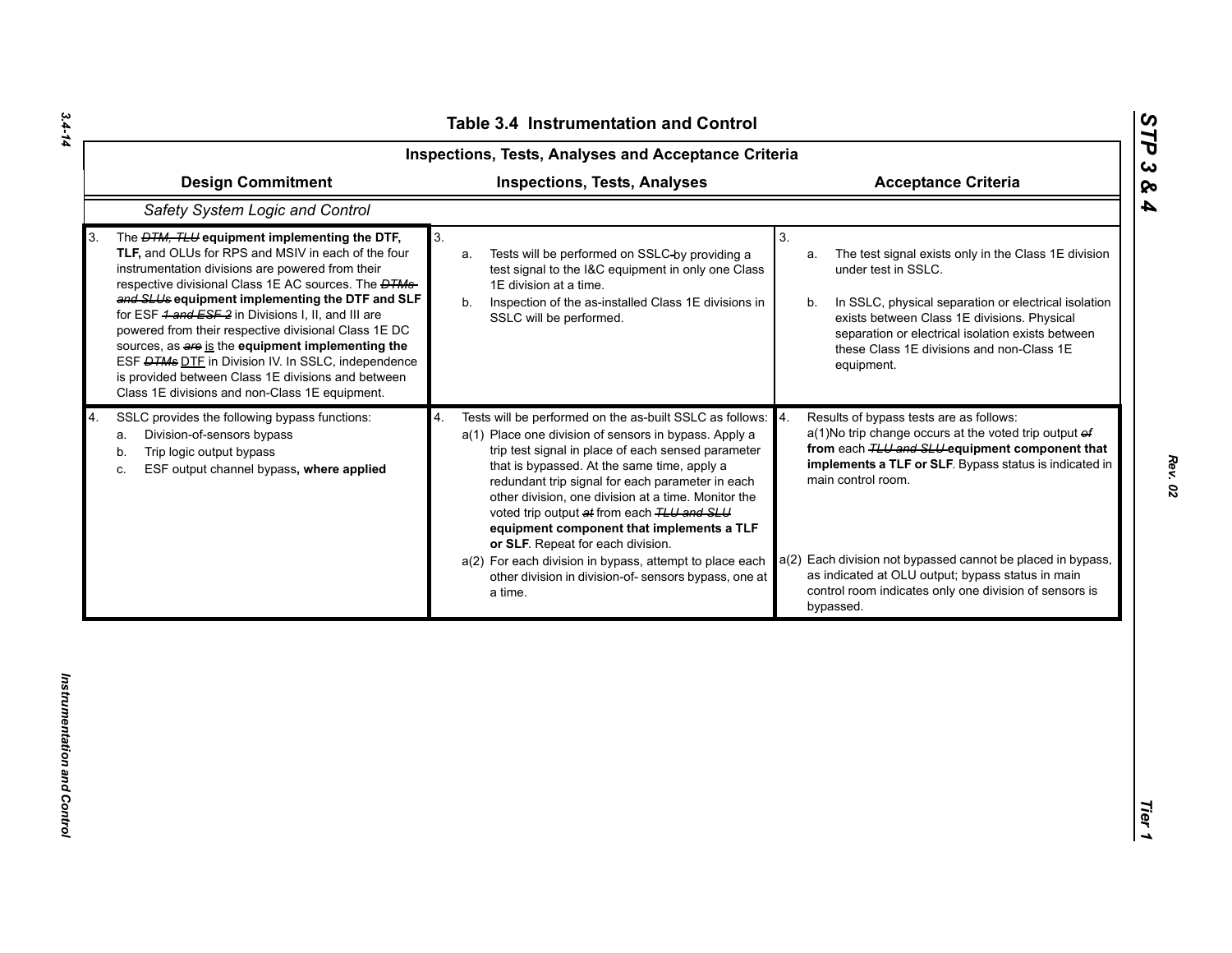| <b>Design Commitment</b> | <b>Inspections, Tests, Analyses</b>                                                                                                                                                                                                                                                                                                                                                                                                                                                                                                                                                                                                                                                                                                                                                                                                                                                                                                                                                                                                   | <b>Acceptance Criteria</b>                                                                                                                                                                                                                                                                                                                                                                                                                                                                                                                                                                                                                                                                                                                                                                                                                                                                                                              |
|--------------------------|---------------------------------------------------------------------------------------------------------------------------------------------------------------------------------------------------------------------------------------------------------------------------------------------------------------------------------------------------------------------------------------------------------------------------------------------------------------------------------------------------------------------------------------------------------------------------------------------------------------------------------------------------------------------------------------------------------------------------------------------------------------------------------------------------------------------------------------------------------------------------------------------------------------------------------------------------------------------------------------------------------------------------------------|-----------------------------------------------------------------------------------------------------------------------------------------------------------------------------------------------------------------------------------------------------------------------------------------------------------------------------------------------------------------------------------------------------------------------------------------------------------------------------------------------------------------------------------------------------------------------------------------------------------------------------------------------------------------------------------------------------------------------------------------------------------------------------------------------------------------------------------------------------------------------------------------------------------------------------------------|
| (continued)              | (continued)<br>4.<br>b(1) Place one division in trip-logic-output bypass.<br>Operate manual auto-trip test switch. Monitor the<br>trip output at the RPS OLU. Operate manual auto-<br>isolation test switch. Monitor the trip output at the<br>MSIV OLU. Repeat for each division.<br>b(2) For each division in bypass, attempt to place the<br>other divisions in trip-logic- output bypass, one at a<br>time.<br>c(4) Apply common test signal to any one pair of dual-<br>SLU redundant SLF signal inputs. Monitor test<br>signal at voted 2-out-of-2-output in RMU area from<br>equipment performing the ECF in local areas.<br>Remove power from equipment performing one<br>SLU SLF, restore power, then remove power from<br>equipment performing other SLU SLF. Repeat test<br>for all pairs of dual SLUs redundant sets of<br>equipment implementing a SLF in each division.<br>e(2) Disable auto-bypass circuit in bypass unit. Repeat-<br>test c(1), but operate manual ESF loop bypass-<br>switch for each affected loop. | (continued)<br>4.<br>b(1) No trip change occurs at the trip output of the RPS<br>OLU or MSIV OLU, respectively. Bypass status is<br>indicated in main control room.<br>b(2) Each division not bypassed cannot be placed in<br>bypass, as indicated at OLU output; bypass status<br>in main control room indicates only one trip logic<br>output is bypassed.<br>c(4) Monitored test output signal does not change state-<br>initiate the system function when power is<br>removed from either SLU the equipment<br>performing any single SLF. Bypass status and<br>loss of power to SLU-equipment performing the<br><b>SLF</b> are indicated in main control room.<br>e(2)Monitored test output signal is<br>lost when power is removed from<br>either SLU, but is restored when<br>manual bypass switch is<br>operated. Bypass status, auto-<br>bypass inoperable, and loss of<br>power to SLU are indicated in-<br>main control room. |